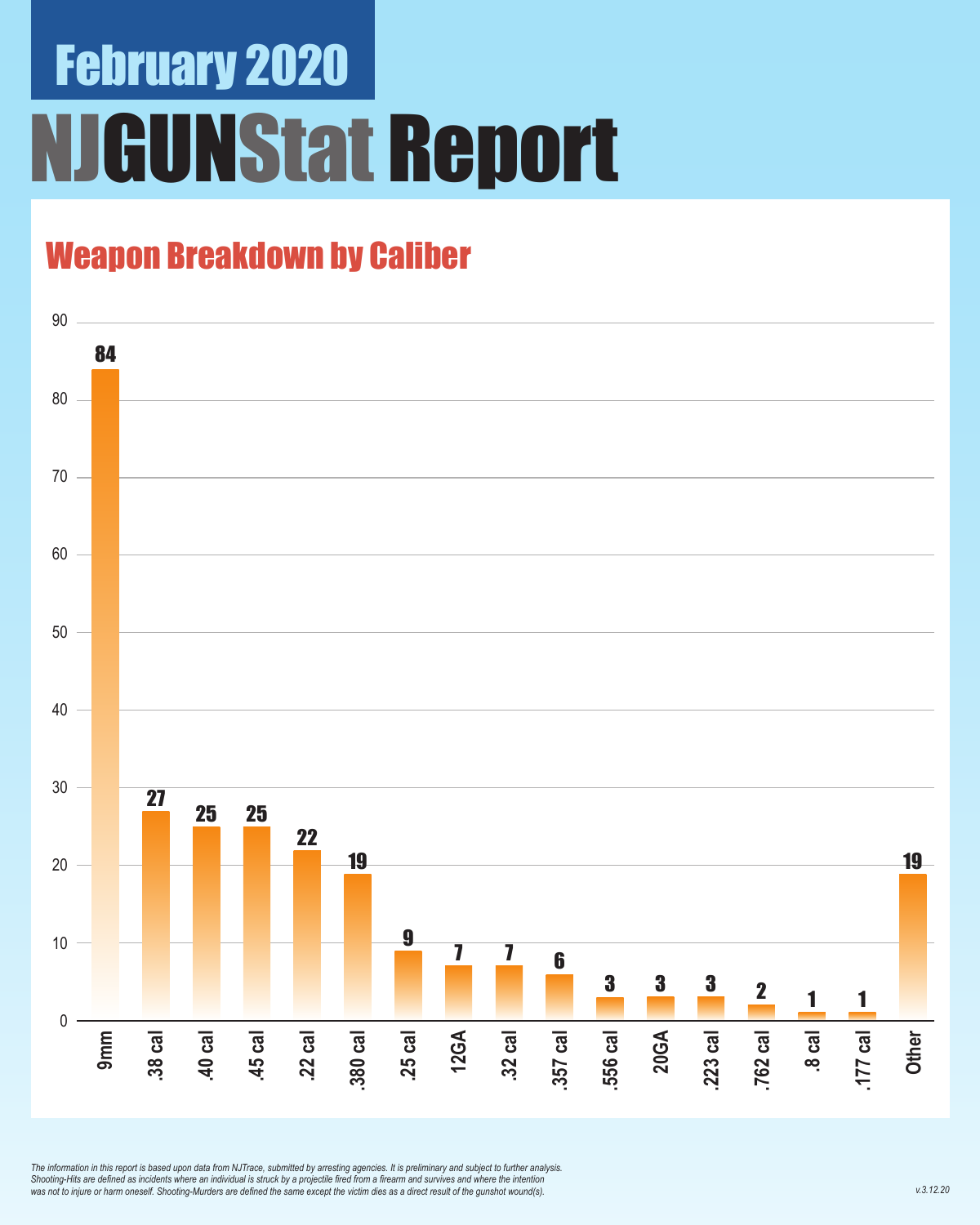# February 2020 NStat Report

#### Gun Recovery Numbers Statewide

| <b>Total Crime Guns Recovered</b>                    | 263 |  |
|------------------------------------------------------|-----|--|
| Found Property/Turned in                             | 122 |  |
| <b>Guns with Possessors</b>                          | 141 |  |
| Individuals Arrested with<br>more than One Crime Gun | 13  |  |

#### New Jersey Counties



#### New Jersey Cities



*\*Other represents any city with fewer than three (3) crime guns*

*The information in this report is based upon data from NJTrace, submitted by arresting agencies. It is preliminary and subject to further analysis. Shooting-Hits are defined as incidents where an individual is struck by a projectile fired from a firearm and survives and where the intention*  was not to injure or harm oneself. Shooting-Murders are defined the same except the victim dies as a direct result of the gunshot wound(s).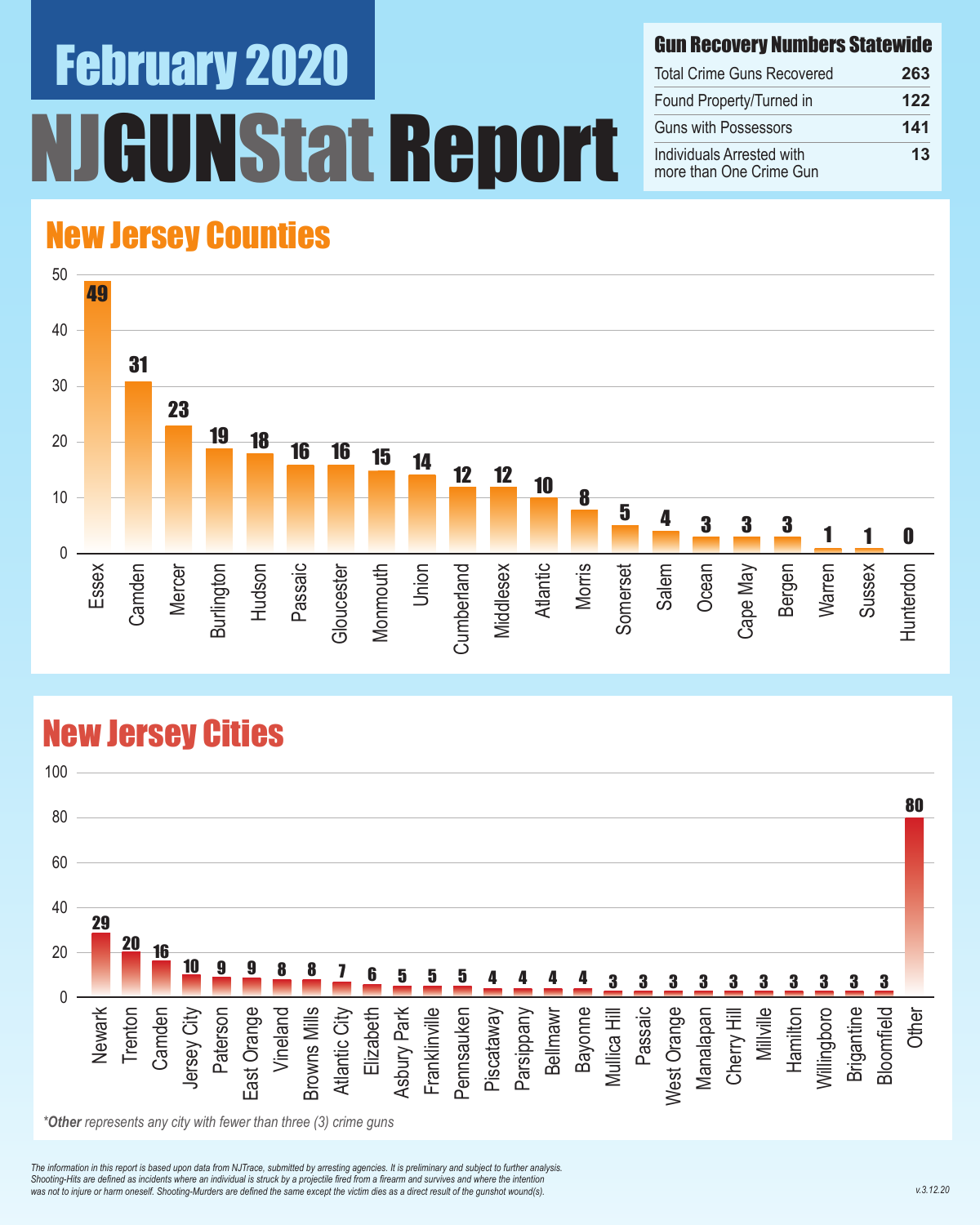# February 2020 **IGUNStat Report**

### Weapon Breakdown by Manufacturer



*This chart reflects the information provided to the New Jersey State Police through NJTrace, a statewide program that relies on local police departments to input data on guns used in the commission of a crime. This chart does not rely on any reports from the federal Bureau of Alcohol, Tobacco, Firearms and Explosives (ATF). The information is preliminary and subject to further analysis.*